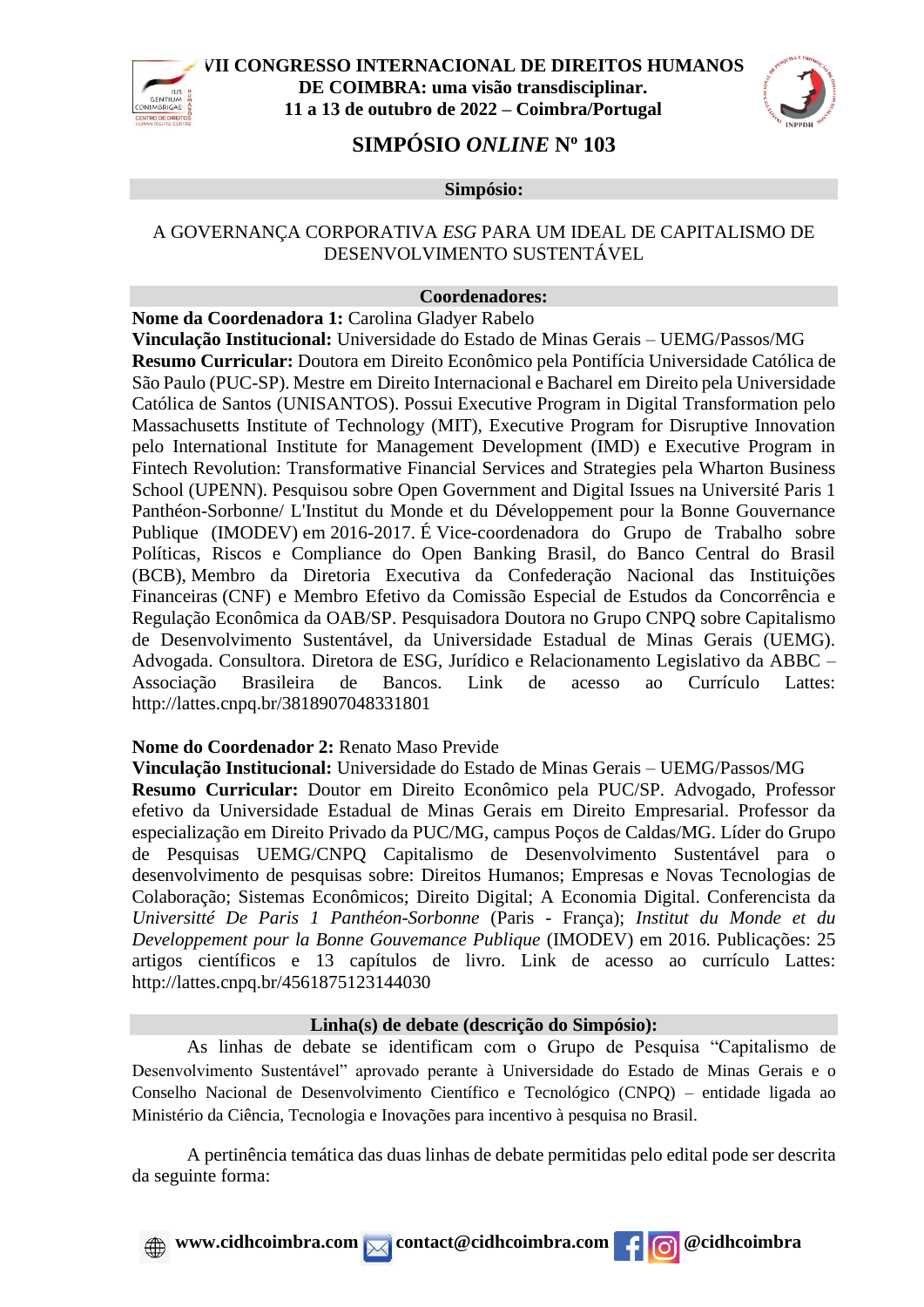



- a) *ESG*: 1. Conscientizar sobre a necessidade de alteração da situação arcaica das empresas, para outro tipo, mais estruturada em uma produção hábil à obtenção de certificações pela própria aplicação da ideia de *Environment, Social and Governance* (*ESG*); 2. Envolver a liderança, assimilando os objetivos de desenvolvimento sustentável e realizar um programa governança corporativa;
- b) Capitalismo de Desenvolvimento Sustentável: 1. Possibilitar o conhecimento crítico, multidisciplinar e interdisciplinar do Direito, Sustentabilidade, Tecnologia e Sociedade, propiciados pelo sistema econômico específico do Brasil, embasado no artigo 170 da CF/88; 2. Analisar a especificidade do sistema econômico brasileiro que possui fundamentação na própria Agenda 2030 da ONU, tal o seu vanguardismo, que permite atuar de acordo com um Capitalismo que priorize o desenvolvimento humanista.

A pluralidade de temas é ampla ao tratar sobre sistemas econômicos; economia de colaboração; governança ambiental, social e corporativa; Direitos Humanos X Empresas; desenvolvimento sustentável.

A diversidade de áreas científicas é interessantíssima, pois congrega Direitos Humanos, Direito Empresarial, Filosofia, Economia, Meio Ambiente Social e do Trabalho, e Administração de Empresas.

A distribuição geográfica dos temas e dos seus proponentes é diversificada, pois estabelece temas mundiais, em que os mais diversos países têm enfrentado esta realidade.

> **Idioma dos resumos que serão aceitos para apresentação: Português (X) Inglês (X)**



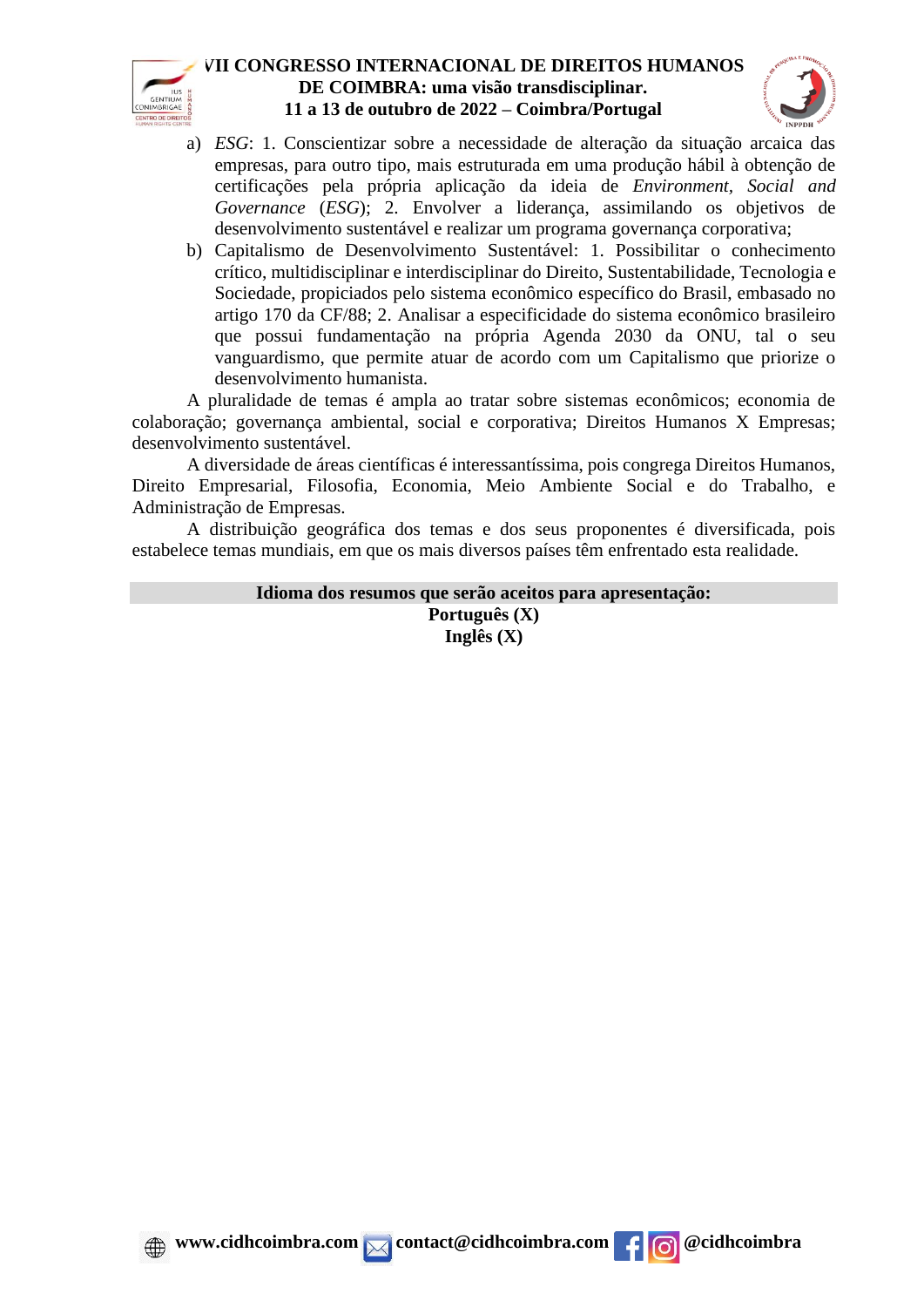



# **ONLINE SYMPOSIUM N<sup>o</sup> 103**

**Symposium:**

#### ESG CORPORATE GOVERNANCE TOWARDS AN IDEAL OF SUSTAINABLE DEVELOPMENT CAPITALISM

#### **Coordinators:**

**Name of Coordinator 1:** Carolina Gladyer Rabelo

**Institution:** Researcher, State Universiy of Minas Gerais – UEMG/Passos/MG

**Curricular Summary:** Doctor in Economic Law from the Pontifical Catholic University of São Paulo (PUC-SP). Master in International Law and Bachelor in Law from the Catholic University of Santos (UNISANTOS). Has Executive Program in Digital Transformation by the Massachusetts Institute of Technology (MIT), Executive Program for Disruptive Innovation by the International Institute for Management Development (IMD) and Executive Program in Fintech Revolution: Transformative Financial Services and Strategies by Wharton Business School (UPENN). Researched Open Government and Digital Issues at Université Paris 1 Panthéon-Sorbonne/ L'Institut du Monde et du Développement pour la Bonne Gouvernance Publique (IMODEV) in 2016-2017. Vice-Coordinator of the Working Group on Policies, Risks and Compliance of Open Banking Brasil, of the Central Bank of Brazil (BCB), Member of the Executive Board of the National Confederation of Financial Institutions (CNF) and Effective Member of the Special Committee for Studies of Competition and Economic Regulation of the OAB/SP. PhD Researcher at the CNPQ Group on Sustainable Development Capitalism, at the State University of Minas Gerais (UEMG). Lawyer. Consultant. Director of ESG, Legal and Legislative Relations at ABBC – Associação Brasileira de Bancos. Lattes Curriculum: <http://lattes.cnpq.br/3818907048331801>

#### **Name of Coordinator 2:** Renato Maso Previde

**Institution:** State Universiy of Minas Gerais – UEMG/Passos/MG

**Curricular Summary:** Doctor in Economic Law from Pontifical Catholic University of São Paulo (PUC/SP). Lawyer, Professor at the State University of Minas Gerais in Business Law. Professor of the Private Law Specialization in at PUC/MG, Poços de Caldas/MG Campus. Leader of the UEMG/CNPQ Capitalism for Sustainable Development Research Group for the development of research on: Human Rights; Companies and New Collaboration Technologies; Economic Systems; Digital Law; The Digital Economy. Lecturer at the Universitté De Paris 1 Panthéon-Sorbonne (Paris - France); Institut du Monde et du Developpement pour la Bonne Gouvemance Publish (IMODEV) in 2016. Publications: 25 scientific articles and 13 book chapters. Lattes Curriculum:<http://lattes.cnpq.br/4561875123144030>

#### **Line(s) of discussion (symposium description):**

The proposed lines of debate are identified with the Research Group "Sustainable Development Capitalism" approved by the State University of Minas Gerais and the National Council for Scientific and Technological Development (CNPQ) – an entity linked to the Ministry of Science, Technology and Innovation for incentive to research in Brazil.

The thematic relevance of the two lines of debate allowed by the public notice can be described as follows:

a) ESG: 1. Awareness of the need to change the archaic situation of companies to another structure, based on a production capable of obtaining certifications through the very application of the idea of Environment, Social and Governance (ESG); 2. Involve leadership, assimilating sustainable development goals and carrying out a corporate governance program;

**A** www.cidhcoimbra.com contact@cidhcoimbra.com **f c** ecidhcoimbra